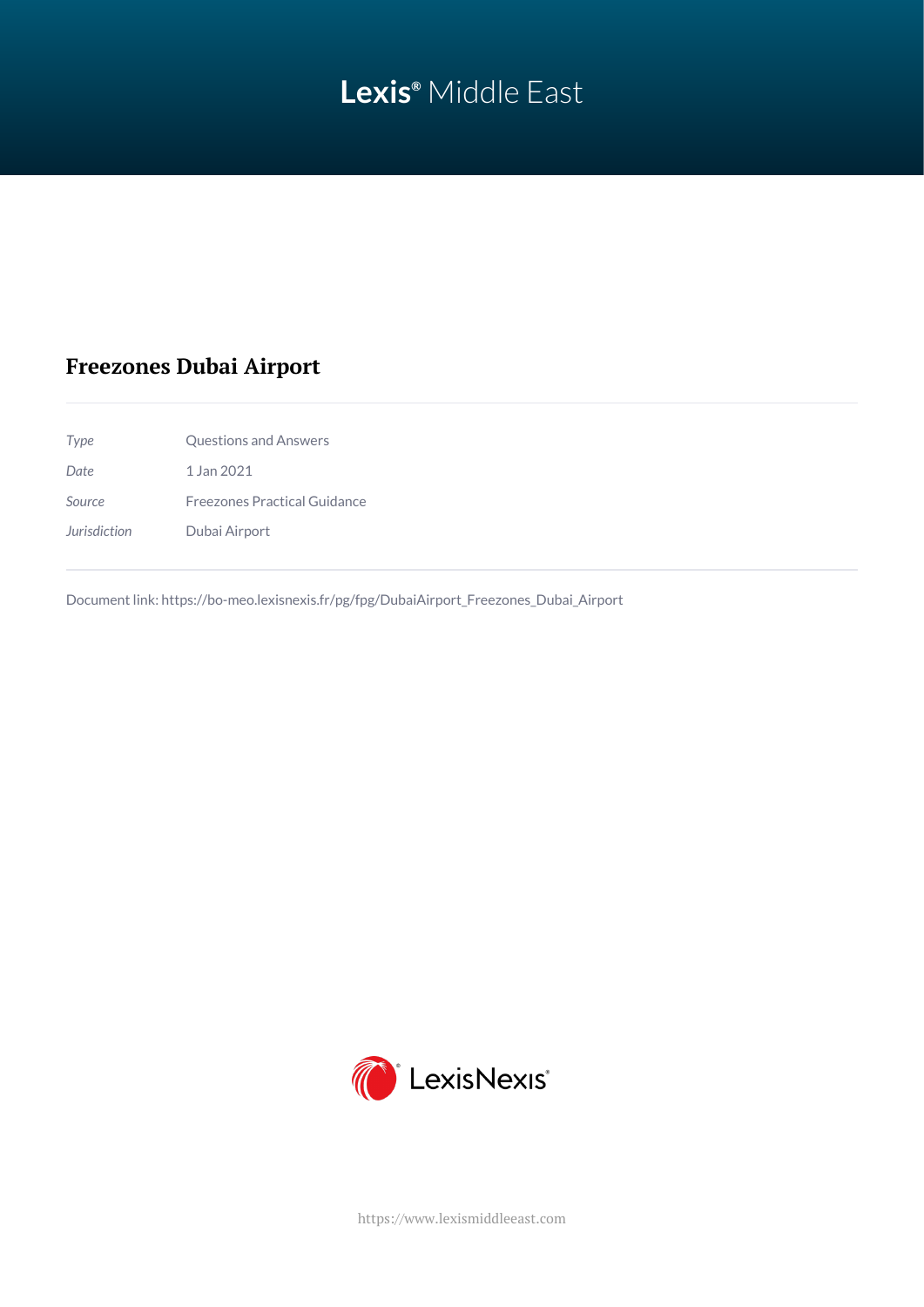## **Table of contents**

| 4. What are the key areas of UAE and Emirate legislation businesses operating in this freezone must still comply with? What   |
|-------------------------------------------------------------------------------------------------------------------------------|
| 5. What are the key UAE and Emirate onshore agencies a business operating in this freezone would need to register or comply   |
|                                                                                                                               |
|                                                                                                                               |
|                                                                                                                               |
|                                                                                                                               |
|                                                                                                                               |
|                                                                                                                               |
|                                                                                                                               |
|                                                                                                                               |
|                                                                                                                               |
| 15. Are there any specific rules governing when moveable property in removed from the freezone area or transferred into the   |
|                                                                                                                               |
| 17. Is there any specific ongoing regulation or monitoring of firms operating as particular types of company by this freezone |
|                                                                                                                               |
|                                                                                                                               |
|                                                                                                                               |
|                                                                                                                               |
|                                                                                                                               |
|                                                                                                                               |
|                                                                                                                               |
|                                                                                                                               |
|                                                                                                                               |
|                                                                                                                               |
| 28. What environmental requirements must construction companies building in this freezone consider, e.g. form of building,    |
|                                                                                                                               |
|                                                                                                                               |
|                                                                                                                               |
|                                                                                                                               |
|                                                                                                                               |
|                                                                                                                               |

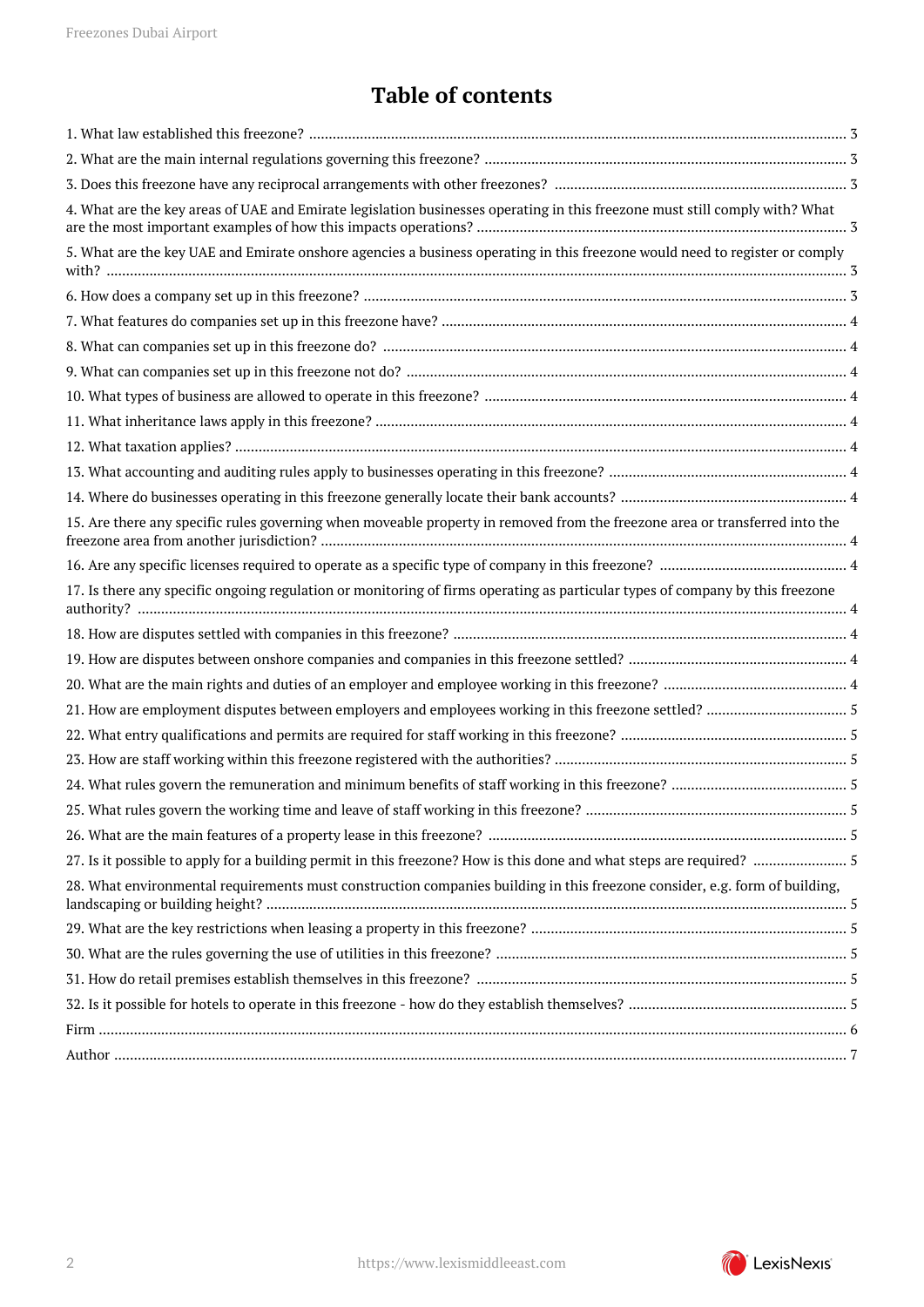## <span id="page-2-0"></span>**1. What law established this freezone?**

Dubai Airport Free (DAF) Zone was established by His Highness Sheikh Mohammad bin Rashid Al Maktoum, ruler of Dubai by Dubai Law No. 2/1996 and amended by Dubai Law No. 2/2000 regarding the formation of legal establishments in Dubai Airport Freezone.

#### <span id="page-2-1"></span>**2. What are the main internal regulations governing this freezone?**

Dubai Law No. 25/2009 is the main internal regulations which govern DAF zone, which was established by Dubai Airport Freezone Authority (DAF Authority).

#### <span id="page-2-2"></span>**3. Does this freezone have any reciprocal arrangements with other freezones?**

Free zones allow for up to 100% foreign ownership and are subject to reduced or different trade barriers, tariffs, and quotas. However, free zone companies may only operate within the free zone boundaries and are generally limited to performing solely those activities listed in their licence(s). If a free zone company chooses to operate outside these boundaries, it must adhere to the requirements of the UAE Commercial Companies Law in compliance with the licensing procedure in the applicable Emirate. Generally, free zones are designated by the government to a specific commercial sector.

#### <span id="page-2-3"></span>**4. What are the key areas of UAE and Emirate legislation businesses operating in this freezone must still comply with? What are the most important examples of how this impacts operations?**

DAF Zone has its own set of rules and regulations, however, the criminal laws of UAE are still applicable on UAQFTZ. Thus, following are the laws which companies operating in UAQFTZ must adhere to:

- 1. A. Federal Law No. 4/2002 regarding Criminalization of Money Laundering;
- 2. B. Federal Law No. 7/2014 concerning Combatting Terrorism offenses;
- 3. C. Federal Law No. 3/1987 the Penal Code and its amendments;
- 4. D. Federal Law No. 1/2004 on combatting Criminal Offences;
- 5. E. Federal Decree Law No. 5/2012 on Combatting Cybercrimes.

Also, companies established in the DAF zone or any other free zone are only allowed to operate within the free zone and are restricted to perform activities outlined in the trade license. However, if a free zone wishes to trade or provide service outside the free zone, he must adhere to the requirements of Federal Law No. 2/2015 concerning UAE Companies Law.

## <span id="page-2-4"></span>**5. What are the key UAE and Emirate onshore agencies a business operating in this freezone would need to register or comply with?**

Companies established in DAF zone must be registered with the UAE General Directorate of Resident and Foreign Affairs to seek residential permits for their employees. There are several other federal ministries which companies may encounter in relation to notarization of legal documents, resident visas, visit visas for investors and more. However, DAF Authority assists the companies in obtaining service from these Federal Ministries.

#### <span id="page-2-5"></span>**6. How does a company set up in this freezone?**

In order to set up a company in DAF zone, the investor must undergo four simple steps which are as follows:

#### **Step I**

Select a company type: The first step for the investor is to select the type of company he wishes to establish among the several options available such as the following:

- 1. i) A Free Zone Company, which can have 50 or less shareholders (individual or corporate);
- 2. ii) Branch Setup, 100% owned by the parent company with no minimum share capital requirement;

#### **Step II**

Select the Business License: The next step involves the type of license the investor is seeking. DAF Zone offers four types of license being trade license, service license, industrial license, and general trade license.

#### **Step III**

Select the Facility: once the investor decides the type of legal structure and the business license, he must select the office space or the property for lease. DAF offers a wide range premium office and light industrial units suitable for the type of legal structure.

#### **Step IV**

Submit the Application: the last step for the investor is to submit the application along with the required documents for the initial approval and wait for the DAF company formation assistant to approach you.

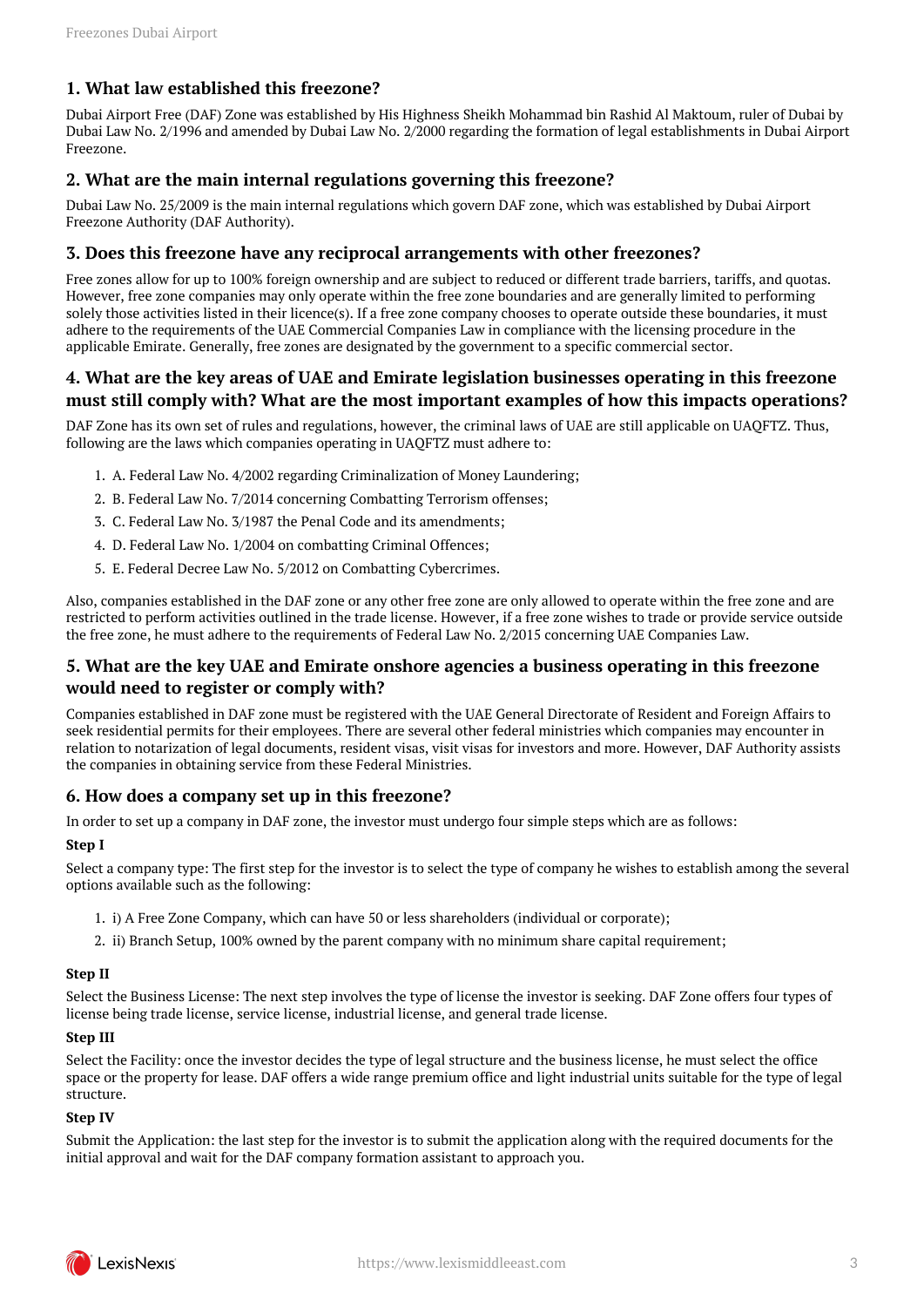## <span id="page-3-0"></span>**7. What features do companies set up in this freezone have?**

There are several features which a company will have incorporation in DAF Zone such as follows:

- 100% ownership;
- No interference of UAE National;
- Easy access to several banks;

## <span id="page-3-1"></span>**8. What can companies set up in this freezone do?**

The companies incorporated in DAF Zone will be able to perform activities as set out in the trade or commercial license. In general, companies can import, export, distribute, store, trade and manufacture goods. The companies can provide consultancy services, post seeking consultancy license which offers expert and professional advice. Companies are also allowed to carry out light manufacturing activities, packaging, and assembling.

#### <span id="page-3-2"></span>**9. What can companies set up in this freezone not do?**

Answer being checked on this point.

#### <span id="page-3-3"></span>**10. What types of business are allowed to operate in this freezone?**

Answer being checked on this point.

#### <span id="page-3-4"></span>**11. What inheritance laws apply in this freezone?**

There is no specific inheritance law which applies to DAF zone, however, rights of shareholders are transferable and inheritable, subject to rules and regulations of DAF zone.

#### <span id="page-3-5"></span>**12. What taxation applies?**

There is no corporate and income tax applied to companies established in DAF zone.

#### <span id="page-3-6"></span>**13. What accounting and auditing rules apply to businesses operating in this freezone?**

DAF authority does not mention any specific rules with regards to accounting and auditing, however, it is suggested that companies should prepare proper books of accounts.

## <span id="page-3-7"></span>**14. Where do businesses operating in this freezone generally locate their bank accounts?**

There is no specific requirement as to opening a bank account for companies incorporated in this free zone. Companies are free to open their bank account anywhere in UAE.

## <span id="page-3-8"></span>**15. Are there any specific rules governing when moveable property in removed from the freezone area or transferred into the freezone area from another jurisdiction?**

Answer being checked on this point.

## <span id="page-3-9"></span>**16. Are any specific licenses required to operate as a specific type of company in this freezone?**

The remuneration and minimum benefits, the working time and leave of staff working in this free zone are all regulated by the Freezones Rules and Regulations respectively. However, the terms of remuneration and other additional benefits of employment will depend on the Employer.

## <span id="page-3-10"></span>**17. Is there any specific ongoing regulation or monitoring of firms operating as particular types of company by this freezone authority?**

Answer being checked on this point.

## <span id="page-3-11"></span>**18. How are disputes settled with companies in this freezone?**

Answer being checked on this point.

#### <span id="page-3-12"></span>**19. How are disputes between onshore companies and companies in this freezone settled?**

Answer being checked on this point.

#### <span id="page-3-13"></span>**20. What are the main rights and duties of an employer and employee working in this freezone?**

Answer being checked on this point.

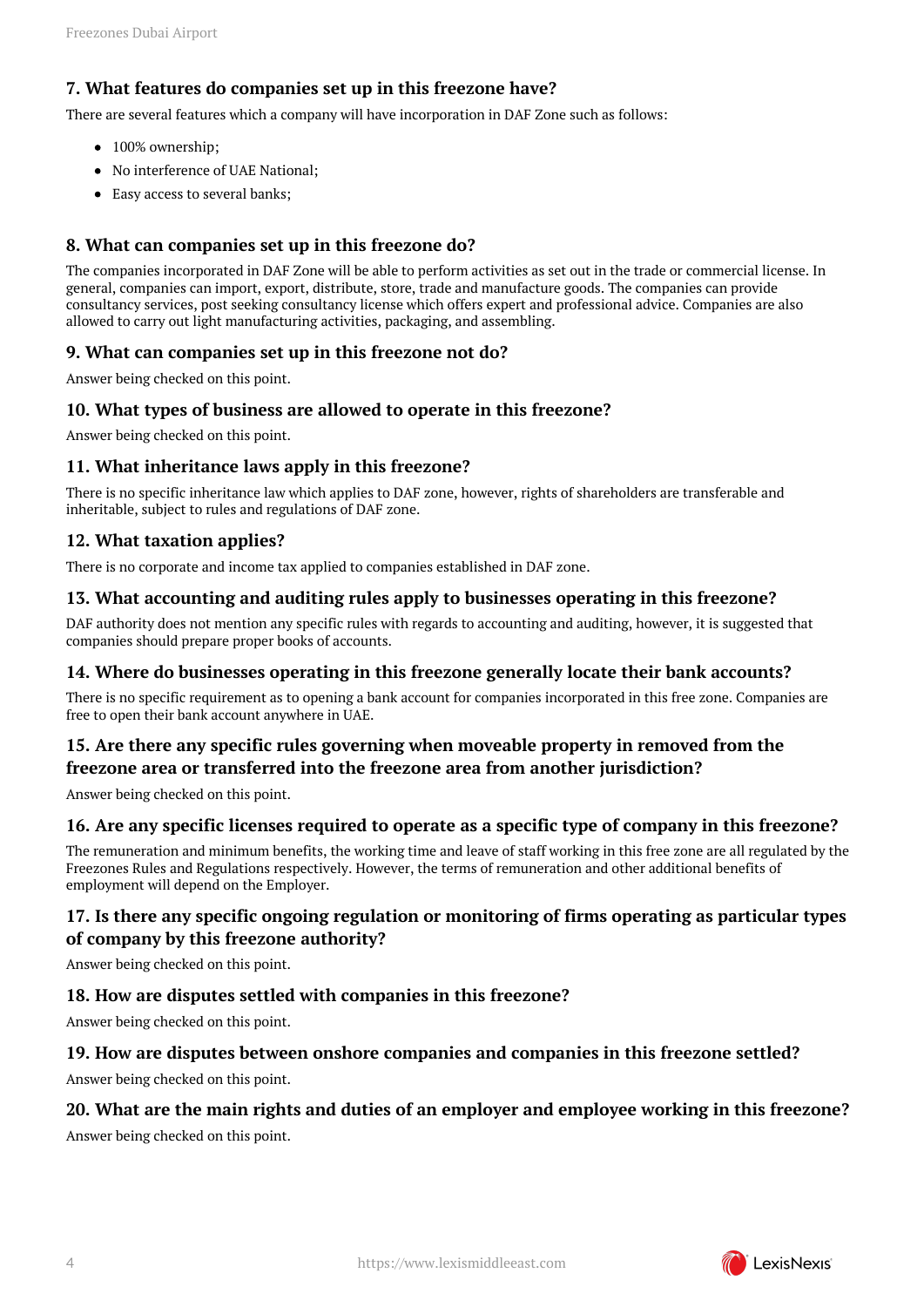## <span id="page-4-0"></span>**21. How are employment disputes between employers and employees working in this freezone settled?**

The disputes between the employer and employee are settled by DAF Authority and are governed by the employment contract signed between the parties.

#### <span id="page-4-1"></span>**22. What entry qualifications and permits are required for staff working in this freezone?**

Incorporation in DAF Zone are required to register with UAE General Directorate of Resident and Financial Affairs and must obtain an online work permit and residency permits for their employees. The registration authority in the free zone offers a one-stop-shop clearance for processing such permits.

Generally, the companies must submit the mandatory application form along with the attested degree of the employee. Once the permit is generated, he/she must undergo the medical test and should complete the procedure to obtain Emirates ID. Thereafter, the visa status is updated and stamped on the passport.

## <span id="page-4-2"></span>**23. How are staff working within this freezone registered with the authorities?**

Answer being checked on this point.

#### <span id="page-4-3"></span>**24. What rules govern the remuneration and minimum benefits of staff working in this freezone?**

Remuneration, minimum benefits and working time and leave of employees working in DAF zone are governed by DAF rules and regulations which are Dubai Law No. 2/1996 and Dubai Law No. 25/2009. Whereas, the terms of additional benefits will depend upon the employer.

#### <span id="page-4-4"></span>**25. What rules govern the working time and leave of staff working in this freezone?**

Answer being checked on this point.

#### <span id="page-4-5"></span>**26. What are the main features of a property lease in this freezone?**

The main features of property lease in DAF Zone is the facilities provided by the DAF Authority such as ready-to-move-in spaces, state-of-art business park, rent on annual basis, P.O. Box number and more depending upon the type of facility.

#### <span id="page-4-6"></span>**27. Is it possible to apply for a building permit in this freezone? How is this done and what steps are required?**

Answer being checked on this point.

## <span id="page-4-7"></span>**28. What environmental requirements must construction companies building in this freezone consider, e.g. form of building, landscaping or building height?**

Answer being checked on this point.

## <span id="page-4-8"></span>**29. What are the key restrictions when leasing a property in this freezone?**

Answer being checked on this point.

## <span id="page-4-9"></span>**30. What are the rules governing the use of utilities in this freezone?**

Answer being checked on this point.

## <span id="page-4-10"></span>**31. How do retail premises establish themselves in this freezone?**

Answer being checked on this point.

## <span id="page-4-11"></span>**32. Is it possible for hotels to operate in this freezone - how do they establish themselves?**

Answer being checked on this point.

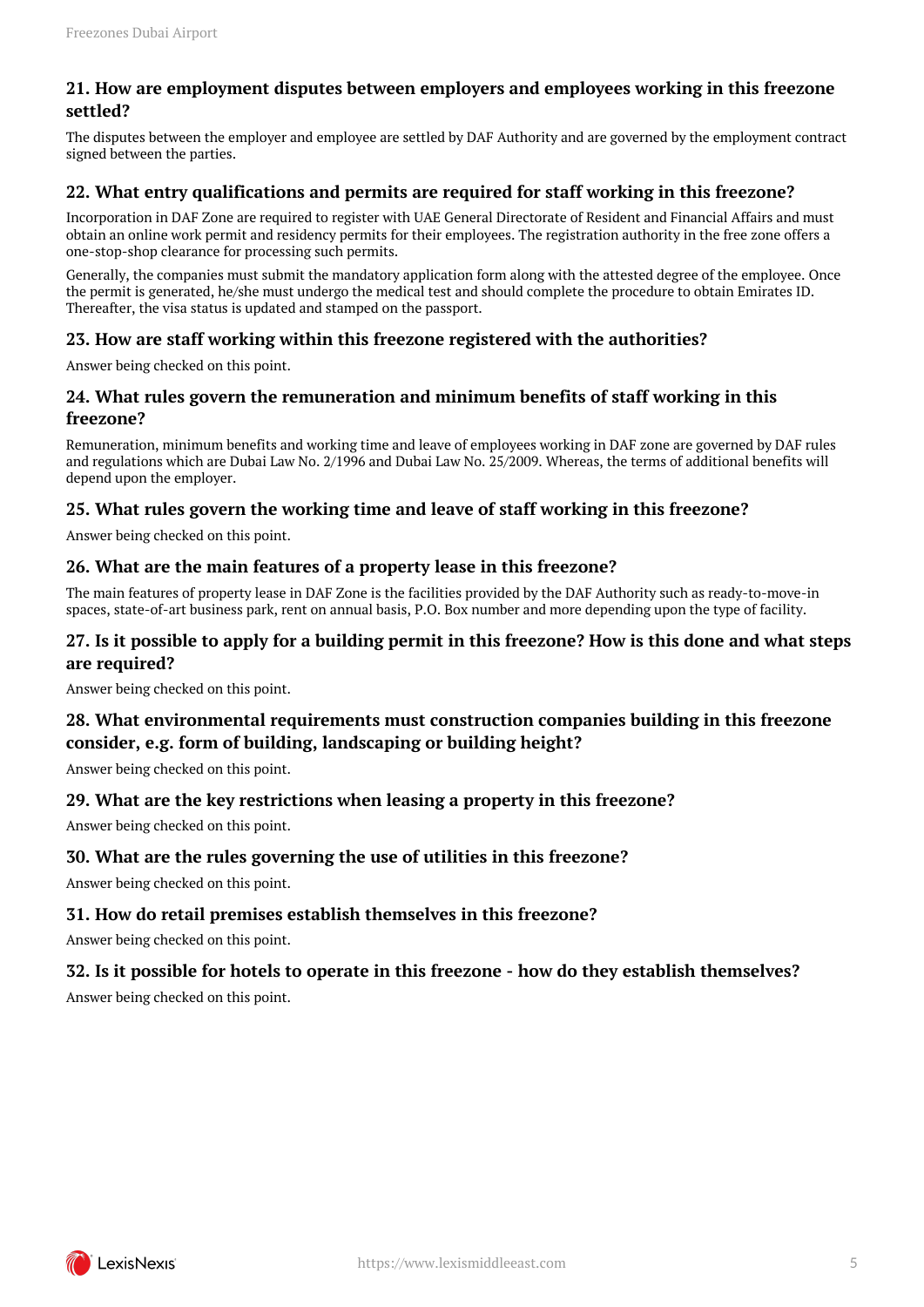Freezones Dubai Airport

## <span id="page-5-0"></span>**Firm**



**STA LAW FIRM**